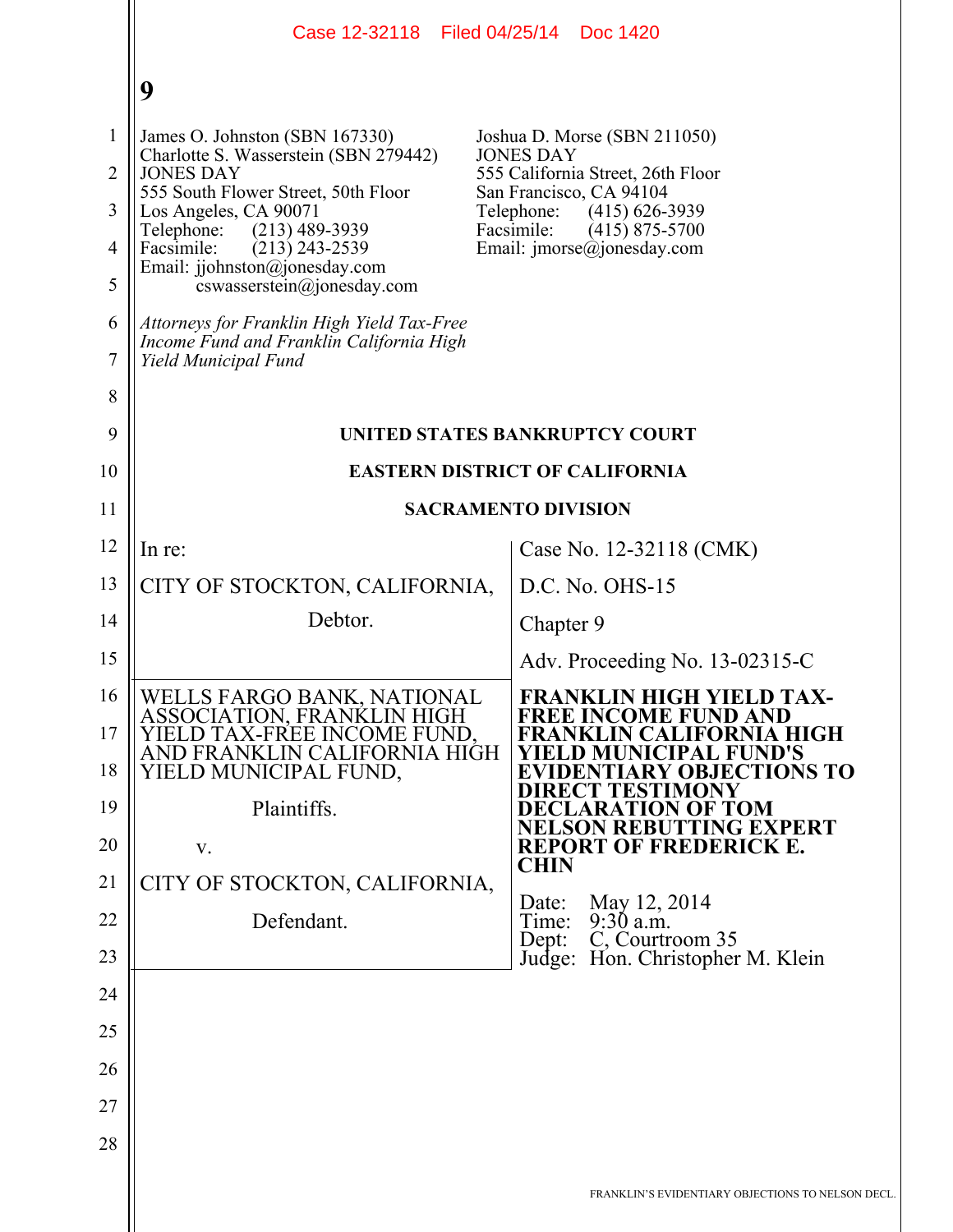Franklin High Yield Tax-Free Income Fund and Franklin California High Yield Municipal

Fund (collectively, "Franklin") respectfully submit the following evidentiary objections to the

3 *Direct Testimony Declaration Of Tom Nelson Rebutting Expert Report of Frederick E. Chin,* 

[Docket No. 1363 / Adv. Pro. Docket No. 58]. Franklin incorporates herein its concurrently filed

*Motion To Exclude Testimony Of Tom Nelson*.

1

2

4

5

| Franklin objects to the underlined portions of<br>this paragraph because they consist of<br>improper opinion testimony that is not<br>rationally based on Mr. Nelson's perception<br>and is not helpful to clearly understand Mr.<br>Nelson's testimony or to determine a fact in<br>issue. FED. R. EVID. 701; see also Britz<br>Fertilizers, Inc. v. Bayer Corp., 2009 U.S.<br>Dist. LEXIS 57947, at *8-9 (E.D. Cal. June<br>17, 2009) (fact witness not permitted to offer                                                                                                                                                                                                  |
|-------------------------------------------------------------------------------------------------------------------------------------------------------------------------------------------------------------------------------------------------------------------------------------------------------------------------------------------------------------------------------------------------------------------------------------------------------------------------------------------------------------------------------------------------------------------------------------------------------------------------------------------------------------------------------|
| opinions to rebut expert's methodology).<br>Furthermore, the underlined portions of this<br>paragraph are inadmissible because they<br>assume facts not in evidence and lack<br>foundation. FED. R. EVID. 602. Franklin<br>also objects to the statements in this<br>paragraph because Mr. Nelson's description<br>of the Chin Report is not the best evidence of<br>the contents of that document. FED, R.<br>EVID. 1002.                                                                                                                                                                                                                                                    |
| Franklin objects to the underlined portion of<br>this paragraph because it consists of improper<br>opinion testimony that is not rationally based<br>on Mr. Nelson's perception and is not helpful<br>to clearly understand Mr. Nelson's testimony<br>or to determine a fact in issue. FED. R.<br>EVID. 701; see also Britz Fertilizers, 2009<br>U.S. Dist. LEXIS 57947, at *8-9 (fact witness<br>not permitted to offer opinions to rebut<br>expert's methodology). Franklin also objects<br>to the statements in this paragraph because<br>Mr. Nelson's description of the Chin Report<br>is not the best evidence of the contents of that<br>document. FED. R. EVID. 1002. |
| Franklin objects to the italicized portions of<br>this paragraph because they assume facts not<br>in evidence and lack foundation. FED. R.<br>EVID. 602. Franklin also objects to the<br>italicized portion of this paragraph because it<br>consists of improper opinion testimony that is<br>not rationally based on Mr. Nelson's                                                                                                                                                                                                                                                                                                                                            |
|                                                                                                                                                                                                                                                                                                                                                                                                                                                                                                                                                                                                                                                                               |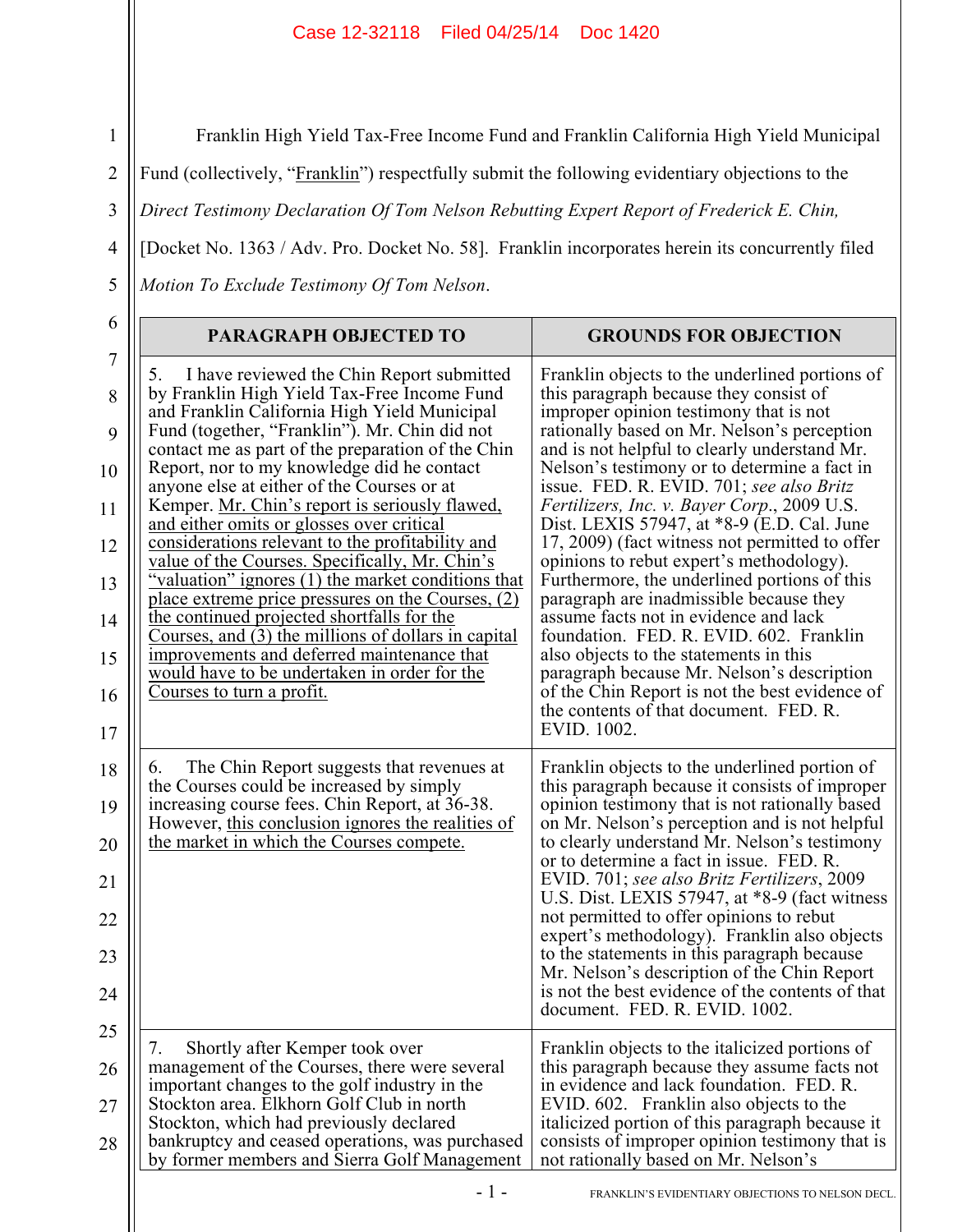| 1              | PARAGRAPH OBJECTED TO                                                                                       | <b>GROUNDS FOR OBJECTION</b>                                                                                                    |
|----------------|-------------------------------------------------------------------------------------------------------------|---------------------------------------------------------------------------------------------------------------------------------|
| $\overline{2}$ | and re-opened as a public, heavily-discounted<br>facility. Similarly, Micke Grove Golf Links in             | perception and is not helpful to clearly<br>understand Mr. Nelson's testimony or to<br>determine a fact in issue. FED, R. EVID. |
| 3              | Lodi changed management to Fore Golf Partners,<br>a very aggressive discount firm. Lockeford                | 701; see also Britz Fertilizers, 2009 U.S.                                                                                      |
| 4              | Springs Golf Course in Lodi also began heavily<br>discounting its fees due to local market pressure.        | Dist. LEXIS 57947, at *8-9.                                                                                                     |
| 5              | During this period, The Reserve at Spanos in<br>Stockton began discounting its fees for the first           |                                                                                                                                 |
| 6              | time due to market changes. Due to these<br>changes, the ability to charge full-price, or                   |                                                                                                                                 |
| 7              | "rack," rate has virtually been eliminated,<br>requiring constant discounts and deals in order              |                                                                                                                                 |
| 8              | to attract play and reasonably compete with the<br>Stockton area golf market.                               |                                                                                                                                 |
| 9              | As a result of this increased<br>8.                                                                         | Franklin objects to the italicized portions of                                                                                  |
| 10             | competitiveness, it would be difficult, if not<br><i>impossible, for either of the Courses to increase</i>  | this paragraph because they are speculative<br>and lack foundation. FED. R. EVID. 602.                                          |
| 11             | revenues by merely raising their fees, because<br>doing so would cause golfers to take their                | Franklin also objects to the italicized portion<br>of this paragraph because it consists of                                     |
| 12             | business elsewhere. Even with Kemper's<br>aggressive marketing, players search the local                    | improper opinion testimony that is not<br>rationally based on Mr. Nelson's perception                                           |
| 13             | area for the best deal. By way of example, after I<br>recently sent an e-mail blast to Kemper's mailing     | and is not helpful to clearly understand Mr.<br>Nelson's testimony or to determine a fact in                                    |
| 14             | list offering a discounted rate, one of my local<br>competitors send an e-mail blast just hours later,      | issue. FED. R. EVID. 701; see also Britz<br><i>Fertilizers</i> , 2009 U.S. Dist. LEXIS 57947, at                                |
| 15             | offering prices a dollar or two lower in order to<br>combat my offer. It is not unusual for players to      | $*8-9.$                                                                                                                         |
| 16             | bring in offers from my competitors and state<br>they will play at the Courses only if we match             |                                                                                                                                 |
| 17             | their offer.                                                                                                |                                                                                                                                 |
| 18             | The Chin Report briefly acknowledges that<br>9.<br>the Courses have consistently lost money for             | Franklin objects to the statements in this<br>paragraph because Mr. Nelson's description                                        |
| 19             | nearly a decade, but appears to give this fact little<br>to no weight in his valuation of the Courses. This | of the Chin Report is not the best evidence of<br>the contents of that document. FED. R.                                        |
| 20             | is a critical omission, as any legitimate valuation<br>must consider the financial realities at the         | EVID. 1002. Franklin also objects to the<br>underlined portions of this paragraph because                                       |
| 21             | Courses.                                                                                                    | they consist of improper opinion testimony<br>that is not rationally based on Mr. Nelson's                                      |
| 22             |                                                                                                             | perception and is not helpful to clearly<br>understand Mr. Nelson's testimony or to                                             |
| 23             |                                                                                                             | determine a fact in issue. FED. R. EVID.<br>701; see also Britz Fertilizers, 2009 U.S.                                          |
| 24             |                                                                                                             | Dist. LEXIS 57947, at $*8-9$ (fact witness not<br>permitted to offer opinions to rebut expert's                                 |
| 25             |                                                                                                             | methodology).                                                                                                                   |
| 26             | 10.<br>Over the past five years, each of the<br>Courses has operated at a loss and has required a           | Franklin incorporates herein its concurrently-<br>filed Evidentiary Objections To Direct                                        |
| 27             | subsidy from the City's General Fund. See<br>Declaration of Val Toppenberg In Support Of                    | Testimony Declaration Of Val Toppenberg In<br><b>Support Of Confirmation Of First Amended</b>                                   |
| 28             | City's Supplemental Memorandum Of Law In<br>Support Of Confirmation Of First Amended Plan                   | Plan For The Adjustment Of Debts Of City Of<br>Stockton, California (November 15, 2013).                                        |
|                |                                                                                                             |                                                                                                                                 |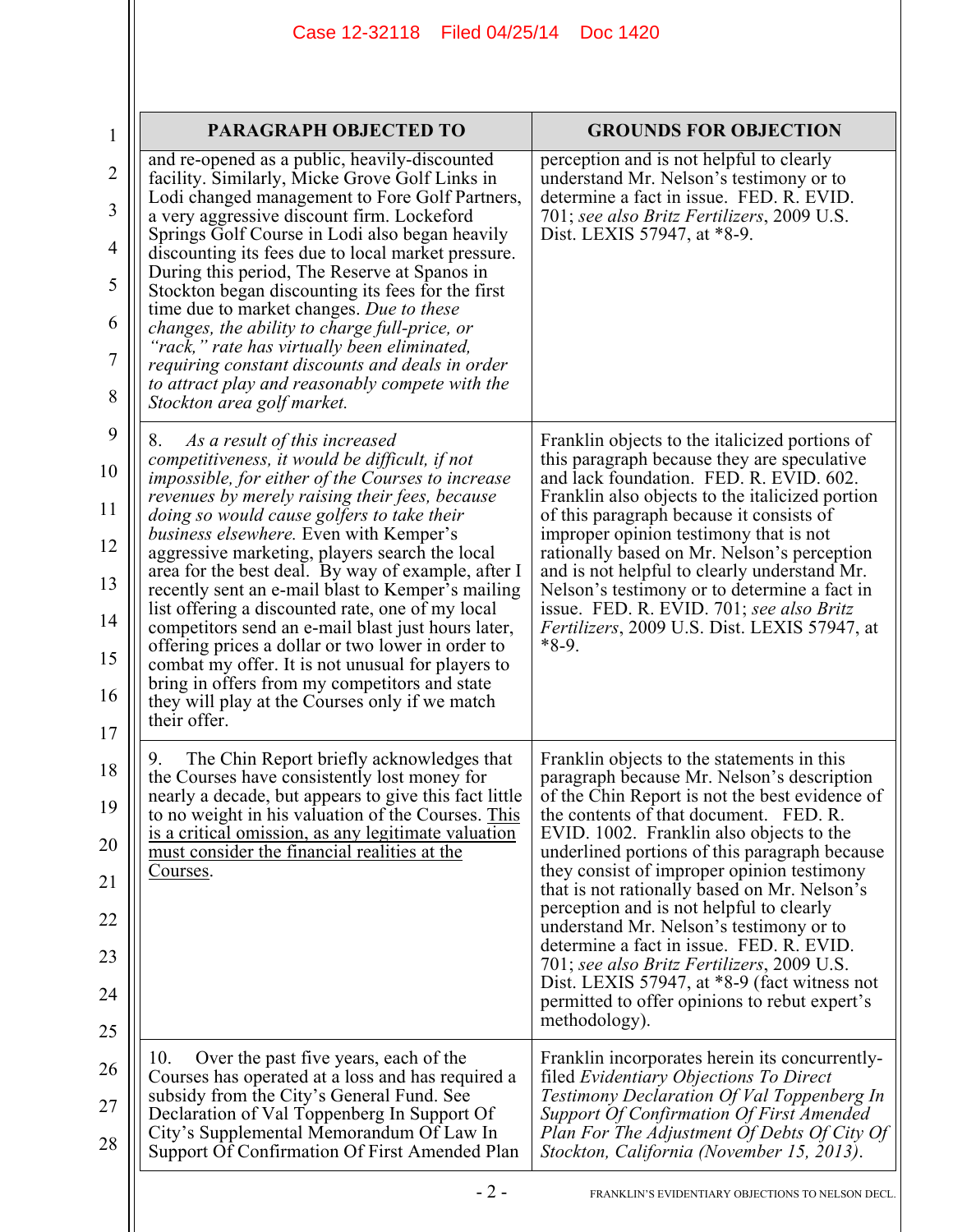| $\mathbf{1}$   | <b>PARAGRAPH OBJECTED TO</b>                                                                                          | <b>GROUNDS FOR OBJECTION</b>                                                                    |
|----------------|-----------------------------------------------------------------------------------------------------------------------|-------------------------------------------------------------------------------------------------|
| $\overline{2}$ | For The Adjustment Of Debts Of City Of<br>Stockton, California (November 15, 2013)                                    |                                                                                                 |
| 3              | ("Toppenberg Decl."), $\P$ 2, Exs. A, B, C. In<br>addition, while Swenson operated at a small                         |                                                                                                 |
| $\overline{4}$ | profit during fiscal years 2005-06, 2006-07, and<br>2007-08, these profits were insufficient to cover                 |                                                                                                 |
| 5              | losses at Van Buskirk. <i>Id.</i> As a result, the<br>Courses together have lost money every year for                 |                                                                                                 |
| 6              | the past eight years. Id.                                                                                             |                                                                                                 |
| 7              | Attached hereto as Exhibits C and D are<br>12.<br>true and correct copies of pro forma summary                        | Franklin objects to the entirety of this<br>paragraph because it consists of improper           |
| 8              | profit and loss projections prepared by Kemper<br>during FY 2011-2012 for Swenson and Van                             | opinion testimony that is not rationally based<br>on Mr. Nelson's perception and is not helpful |
| 9              | Buskirk, respectively. <sup>2</sup> These two documents<br>contain projections of revenues and expenses for           | to clearly understand Mr. Nelson's testimony<br>or to determine a fact in issue. FED. R.        |
| 10             | FY 2012-2013, FY 2014-2015, and FY 2015-16.<br>The projections on page 35 of the Chin Report of                       | EVID. 701; see also Britz Fertilizers, 2009<br>U.S. Dist. LEXIS 57947, at $*8-9$ (fact witness  |
| 11             | net income for FY 2014-2015 and FY 2015-16<br>rely upon the projections in Exhibits C and D for                       | not permitted to offer opinions to rebut<br>expert's methodology). Franklin further             |
| 12             | those years. But a comparison of the projections<br>in Exhibits C and D for FY 2012-2013 against                      | objects to the statements in this paragraph<br>because Mr. Nelson's description of the Chin     |
| 13             | the actual FY 2012-2013 results reflected in<br>Exhibits A and B reveals that the forecasts in                        | Report is not the best evidence of the contents<br>of that document, which speaks for itself.   |
| 14             | Exhibits C and D are obsolete.                                                                                        | FED. R. EVID. 1002.                                                                             |
| 15             | a. Actual total revenues for Swenson in<br>FY 2012-2013 (\$1,170,185) were only<br>86% of Exhibit C's projected total |                                                                                                 |
| 16             | revenues for that year $(\$1,354,343)$ .                                                                              |                                                                                                 |
| 17             | b. There was an actual net loss for<br>Swenson of \$169,679 in FY 2012-2013,                                          |                                                                                                 |
| 18             | in contrast to Exhibit C's projected net<br>income of \$17,275.                                                       |                                                                                                 |
| 19             | c. Actual total revenues for Van Buskirk                                                                              |                                                                                                 |
| 20             | in FY 2012-2013 (\$538,337) were only<br>84% of Exhibit D's projected total                                           |                                                                                                 |
| 21             | revenues for that year (\$638,229).                                                                                   |                                                                                                 |
| 22             | d. There was an actual net loss for Van<br>Buskirk of \$164,409 in FY 2012-2013,                                      |                                                                                                 |
| 23             | 5% greater than Exhibit D's projected<br>net loss of \$156,991.                                                       |                                                                                                 |
| 24             | fn2: All projections and actual results reflected in                                                                  |                                                                                                 |
| 25             | Exhibits A through D are before the allocation of<br>any City expenses to the Courses.                                |                                                                                                 |
| 26             |                                                                                                                       |                                                                                                 |
| 27             |                                                                                                                       |                                                                                                 |
| 28             |                                                                                                                       |                                                                                                 |
|                |                                                                                                                       |                                                                                                 |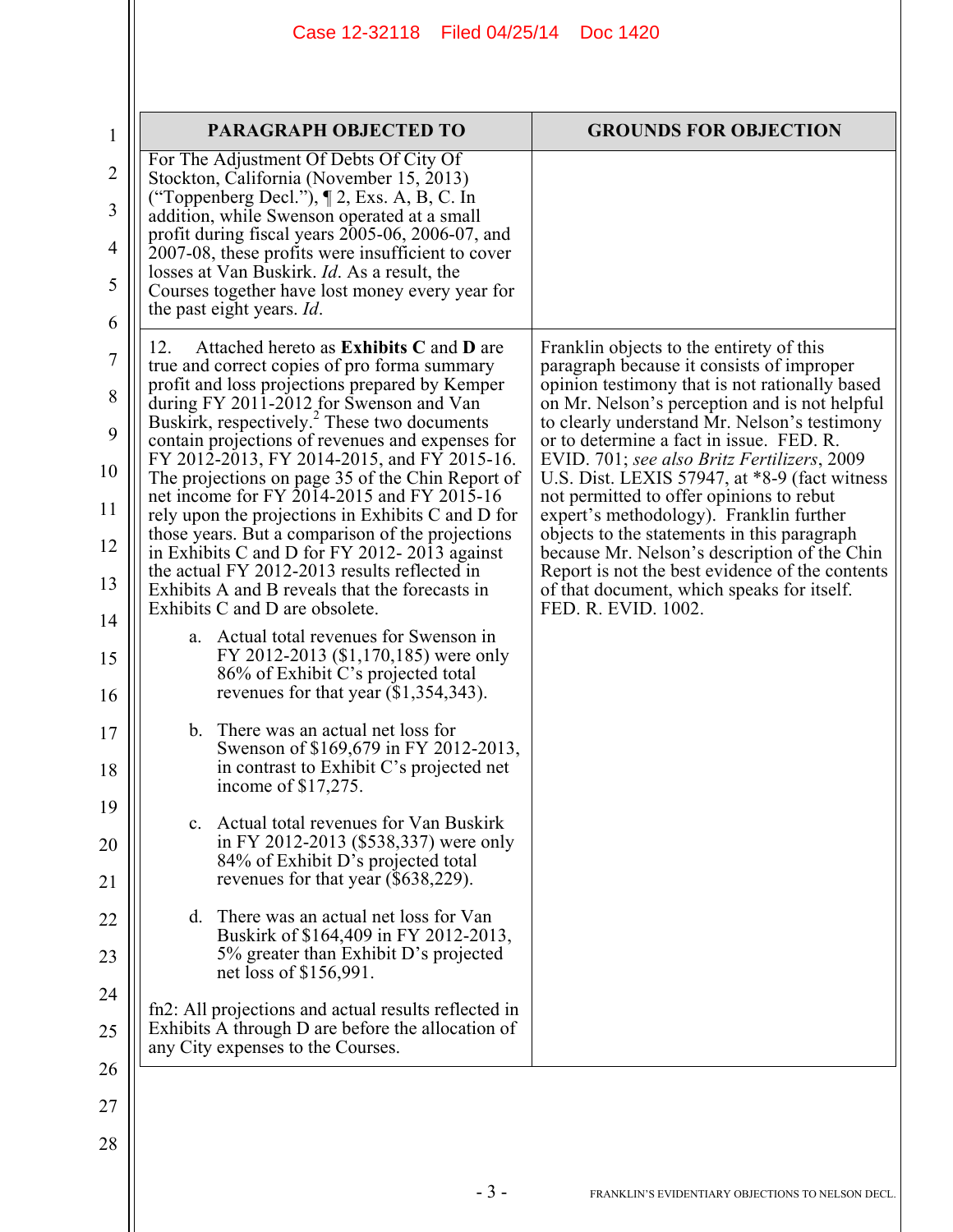| 1                   | <b>PARAGRAPH OBJECTED TO</b>                                                                                                                       | <b>GROUNDS FOR OBJECTION</b>                                                                                                              |  |  |
|---------------------|----------------------------------------------------------------------------------------------------------------------------------------------------|-------------------------------------------------------------------------------------------------------------------------------------------|--|--|
| $\overline{2}$<br>3 | Based on the historical performance of and<br>13.<br>current projections for the Courses, it is<br>extremely unlikely that the Courses could be    | Franklin objects to the entirety of this<br>paragraph because it consists of improper<br>opinion testimony that is not rationally based   |  |  |
| $\overline{4}$      | made profitable without major capital<br>investments. By largely ignoring this fact, the<br>Chin Report significantly overestimates the value      | on Mr. Nelson's perception and is not helpful<br>to clearly understand Mr. Nelson's testimony<br>or to determine a fact in issue. FED. R. |  |  |
| 5                   | of the Courses. Further, the Chin Report uses<br>projected revenue figures from obsolete                                                           | EVID. 701; see also Britz Fertilizers, 2009<br>U.S. Dist. LEXIS 57947, at *8-9 (fact witness                                              |  |  |
| 6                   | projections created before the market underwent<br>the shift outlined in paragraph 7 above. As                                                     | not permitted to offer opinions to rebut<br>expert's methodology). Furthermore, the                                                       |  |  |
| 7                   | demonstrated in paragraph 12 above, these are<br>outdated projections based on obsolete                                                            | statements in this paragraph are inadmissible<br>because they assume facts not in evidence                                                |  |  |
| 8<br>9              | assumptions, and further undermine the<br>conclusions of the Chin Report.                                                                          | and lack foundation. FED. R. EVID. 602.<br>Franklin also objects to the statements in this<br>paragraph because Mr. Nelson's description  |  |  |
| 10                  |                                                                                                                                                    | of the Chin Report is not the best evidence of<br>the contents of that document. FED. R.<br>EVID. 1002.                                   |  |  |
| 11                  | The Chin Report makes occasional<br>14.                                                                                                            | Franklin objects to the entirety of this                                                                                                  |  |  |
| 12                  | references to "certain capital improvements"<br>(see, e.g., Chin Report at 36, 38) but fails to                                                    | paragraph because it consists of improper<br>opinion testimony that is not rationally based                                               |  |  |
| 13                  | account for the actual scope of improvements<br>and maintenance needed at the Courses. Due to                                                      | on Mr. Nelson's perception and is not helpful<br>to clearly understand Mr. Nelson's testimony                                             |  |  |
| 14                  | the City's overall financial and economic<br>condition, as well as the consistent losses                                                           | or to determine a fact in issue. FED. R.<br>EVID. 701; see also Britz Fertilizers, 2009                                                   |  |  |
| 15                  | experienced by the Courses, the Courses have<br>foregone important capital improvements and<br>deferred maintenance for each of the eight years    | U.S. Dist. LEXIS 57947, at *8-9 (fact witness<br>not permitted to offer opinions to rebut<br>expert's methodology). Franklin also objects |  |  |
| 16<br>17            | that I have been employed in Stockton. While<br>this has saved the Courses and the City money in                                                   | to this paragraph because Mr. Nelson's<br>description of the Chin Report is not the best                                                  |  |  |
| 18                  | the short term, it has resulted in significant<br>degradation of conditions at the Courses. Poor                                                   | evidence of the contents of that document.<br>FED. R. EVID. 1002.                                                                         |  |  |
| 19                  | golfing conditions can have negative impacts on<br>the number of rounds played and the price that                                                  |                                                                                                                                           |  |  |
| 20                  | the Courses can charge, both of which limit the<br>revenue the Courses can generate and contribute                                                 |                                                                                                                                           |  |  |
| 21                  | to the Courses' lack of profitability. Without<br>substantial capital investment by the City, it is<br>unclear when, if ever, the Courses could be |                                                                                                                                           |  |  |
| 22                  | operated at a profit.                                                                                                                              |                                                                                                                                           |  |  |
| 23                  | 15.<br>At a rough estimate, approximately \$6<br>million to \$8 million in capital improvements                                                    | Franklin objects to the underlined portions of<br>this paragraph because they consist of                                                  |  |  |
| 24                  | and deferred maintenance would be required to<br>make the Courses profitable again. Such                                                           | improper opinion testimony that is not<br>rationally based on Mr. Nelson's perception                                                     |  |  |
| 25                  | improvements and maintenance are not mere<br>window dressing. Rather, they represent                                                               | and is not helpful to clearly understand Mr.<br>Nelson's testimony or to determine a fact in                                              |  |  |
| 26                  | investments in infrastructure that is critical $-$ in<br>fact fundamental – to golf courses, including                                             | issue. FED. R. EVID. 701.                                                                                                                 |  |  |
| 27                  | basic irrigation, landscaping, cart paths, and<br>equipment. Just a few of these items are as                                                      |                                                                                                                                           |  |  |
| 28                  | follows:                                                                                                                                           |                                                                                                                                           |  |  |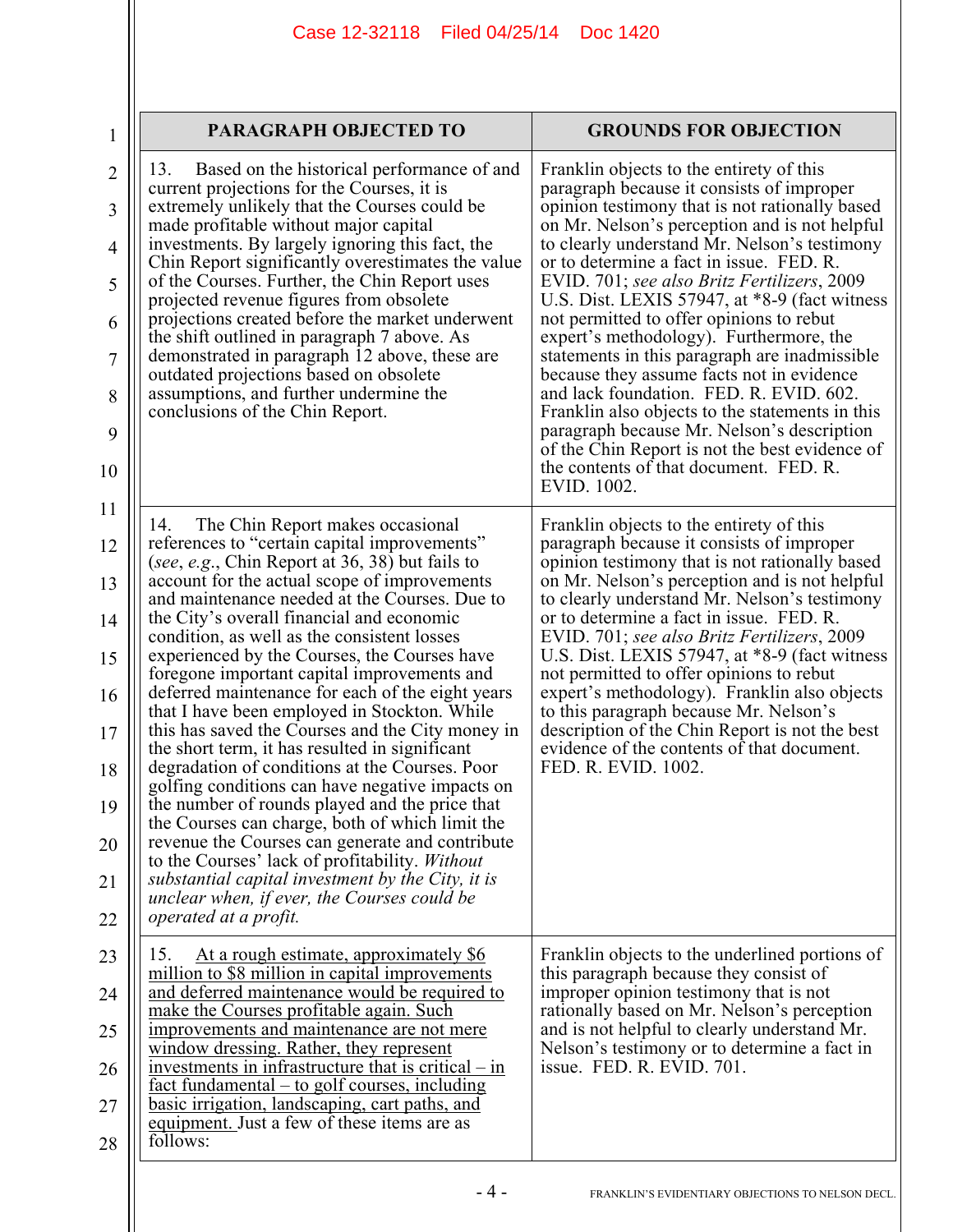| $\mathbf 1$    |              | PARAGRAPH OBJECTED TO                                                                                      | <b>GROUNDS FOR OBJECTION</b> |
|----------------|--------------|------------------------------------------------------------------------------------------------------------|------------------------------|
| $\overline{2}$ | a)           | The Courses currently have no cart<br>paths. This is extremely unusual for golf                            |                              |
| 3              |              | course, because carts cannot be used for<br>several days after rain. The result is a                       |                              |
| 4              |              | loss of cart fees, which make up 20-<br>21% of daily fees. It would cost                                   |                              |
| 5              |              | approximately \$1 million to add a cart<br>path to each of the Courses.                                    |                              |
| 6              |              | b) The Courses need new irrigation<br>systems. This will require dredging the                              |                              |
| 7              |              | lake because the silt would otherwise<br>ruin the system's pipes. Irrigation and                           |                              |
| 8              |              | dredging for the Courses could cost<br>upwards of several million dollars.                                 |                              |
| 9              |              | c) Both the greens and bunkers at the                                                                      |                              |
| 10             |              | Courses are of original design and<br>construction. These old, "push up" style                             |                              |
| 11             |              | greens lack proper drainage and soil<br>composition for optimal turf health. The                           |                              |
| 12             |              | bunkers' drainage systems have<br>completely collapsed, preventing proper<br>drainage and sand texture for |                              |
| 13             |              | playability. Restoring the greens and<br>bunkers at the Courses could cost                                 |                              |
| 14             |              | several million dollars.                                                                                   |                              |
| 15             |              | d) Due to the City's financial difficulties,<br>Kemper has been unable to lease new                        |                              |
| 16             |              | equipment for course maintenance. It<br>has instead had to rent substandard                                |                              |
| 17             |              | equipment, which produce substandard<br>results and for which Kemper is                                    |                              |
| 18             |              | responsible for a majority of repair<br>costs. The cost of replacing course                                |                              |
| 19             |              | maintenance equipment would be<br>approximately \$850,000.                                                 |                              |
| 20             |              | e) The perimeter fences at the Courses are<br>in desperate need of repair or                               |                              |
| 21             |              | replacement, with many holes and<br>failures allowing for easy access to the                               |                              |
| 22             |              | Courses and greatly increasing<br>vandalism. Repairing or replacing the                                    |                              |
| 23             |              | perimeter fences could cost \$75,000 to<br>\$100,000 for each of the Courses.                              |                              |
| 24             | $\mathbf{f}$ | The Courses' food and beverage                                                                             |                              |
| 25             |              | facilities need new kitchen equipment,<br>including grills, ovens, and fryers, as                          |                              |
| 26             |              | well as seating and counters. The cost of<br>these improvements could run anywhere                         |                              |
| 27             |              | from \$50,000 to \$80,000 per café.                                                                        |                              |
| 28             |              |                                                                                                            |                              |
|                |              |                                                                                                            |                              |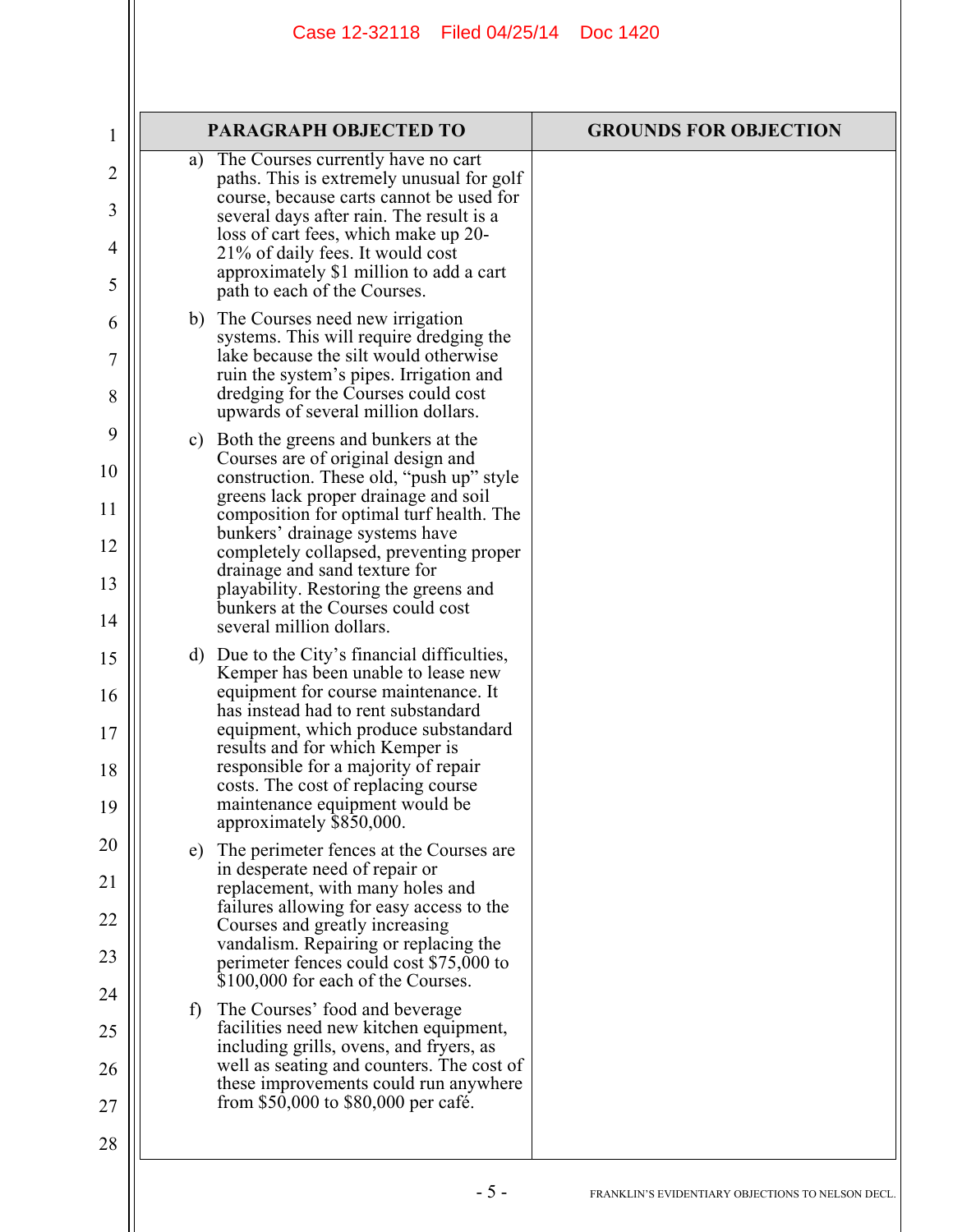| 1        | <b>PARAGRAPH OBJECTED TO</b>                                                                                                                                                                       | <b>GROUNDS FOR OBJECTION</b>                                                                                                                                                                  |
|----------|----------------------------------------------------------------------------------------------------------------------------------------------------------------------------------------------------|-----------------------------------------------------------------------------------------------------------------------------------------------------------------------------------------------|
| 2        | g) The Courses need major landscaping<br>work. There has been no annual tree                                                                                                                       |                                                                                                                                                                                               |
| 3        | maintenance at the Courses since I<br>joined Kemper in August 2011. As a                                                                                                                           |                                                                                                                                                                                               |
| 4        | result, there have been numerous tree<br>failures, which create safety concerns                                                                                                                    |                                                                                                                                                                                               |
| 5        | and hurt turf growth. An ongoing tree<br>maintenance program would run                                                                                                                             |                                                                                                                                                                                               |
| 6        | \$75,000 to \$100,000 annually.                                                                                                                                                                    |                                                                                                                                                                                               |
| 7        | h) The parking lots at both Courses are in<br>great need of resurfacing. Each has                                                                                                                  |                                                                                                                                                                                               |
| 8<br>9   | large pot holes, cracks, and potentially<br>dangerous trip hazards. Kemper has not<br>estimated the costs of resurfacing the                                                                       |                                                                                                                                                                                               |
|          | parking lots.                                                                                                                                                                                      |                                                                                                                                                                                               |
| 10       | All of these capital improvement and<br>16.<br>deferred maintenance items directly impact the                                                                                                      | Franklin objects to the underlined portions of<br>this paragraph because they consist of                                                                                                      |
| 11       | product that makes you stand out in a<br>competitive marketplace. As a result, the Courses                                                                                                         | improper opinion testimony that is not<br>rationally based on Mr. Nelson's perception                                                                                                         |
| 12<br>13 | <u>cannot be expected to turn a profit until each of</u><br>these items is addressed.                                                                                                              | and is not helpful to clearly understand Mr.<br>Nelson's testimony or to determine a fact in<br>issue. FED. R. EVID. 701.                                                                     |
| 14       | Even with these improvements, however,<br>17.                                                                                                                                                      | Franklin objects to the statements in this                                                                                                                                                    |
| 15<br>16 | the Chin Report seriously exaggerates the<br>potential to increase revenues at the Courses. The<br>Chin Report projects that by increasing rates and<br>making certain improvements (which are not | paragraph because they consist of improper<br>opinion testimony that is not rationally based<br>on Mr. Nelson's perception and is not helpful<br>to clearly understand Mr. Nelson's testimony |
| 17       | identified), the Courses could achieve total<br>revenues of \$1,955,000. Chin Report, at 39. This<br>is a 14.4% increase over the combined revenues                                                | or to determine a fact in issue. FED. R.<br>EVID. 701; see also Britz Fertilizers, 2009<br>U.S. Dist. LEXIS 57947, at $*8-9$ (fact witness                                                    |
| 18       | for the Courses in fiscal year 2012-13. See<br>Toppenberg Decl., Ex. A. To be blunt, a golf                                                                                                        | not permitted to offer opinions to rebut<br>expert's methodology). Furthermore, the                                                                                                           |
| 19<br>20 | course cannot just increase its revenues by more<br>than a tenth without taking into consideration all                                                                                             | statements in this paragraph are inadmissible.<br>because they assume facts not in evidence                                                                                                   |
| 21       | of the factors, investments and expenses outlined<br>above. The latest projections prepared by<br>Kemper project an increase of $1.0\%$ , which is                                                 | and lack foundation. FED. R. EVID. 602.<br>Franklin also objects to the statements in this<br>paragraph because Mr. Nelson's description                                                      |
| 22       | itself considered aggressive. In the current price-<br>driven market, aggravated by the dry winters that                                                                                           | of the Chin Report is not the best evidence of<br>the contents of that document. FED. R.                                                                                                      |
| 23       | the Stockton area has recently experienced, any<br>substantial increase in revenues is unlikely.                                                                                                   | EVID. 1002.                                                                                                                                                                                   |
| 24       |                                                                                                                                                                                                    |                                                                                                                                                                                               |
| 25       |                                                                                                                                                                                                    |                                                                                                                                                                                               |
| 26       |                                                                                                                                                                                                    |                                                                                                                                                                                               |
| 27       |                                                                                                                                                                                                    |                                                                                                                                                                                               |
| 28       |                                                                                                                                                                                                    |                                                                                                                                                                                               |
|          | $-6-$                                                                                                                                                                                              | FRANKLIN'S EVIDENTIARY OBJECTIONS TO NELSON DECL.                                                                                                                                             |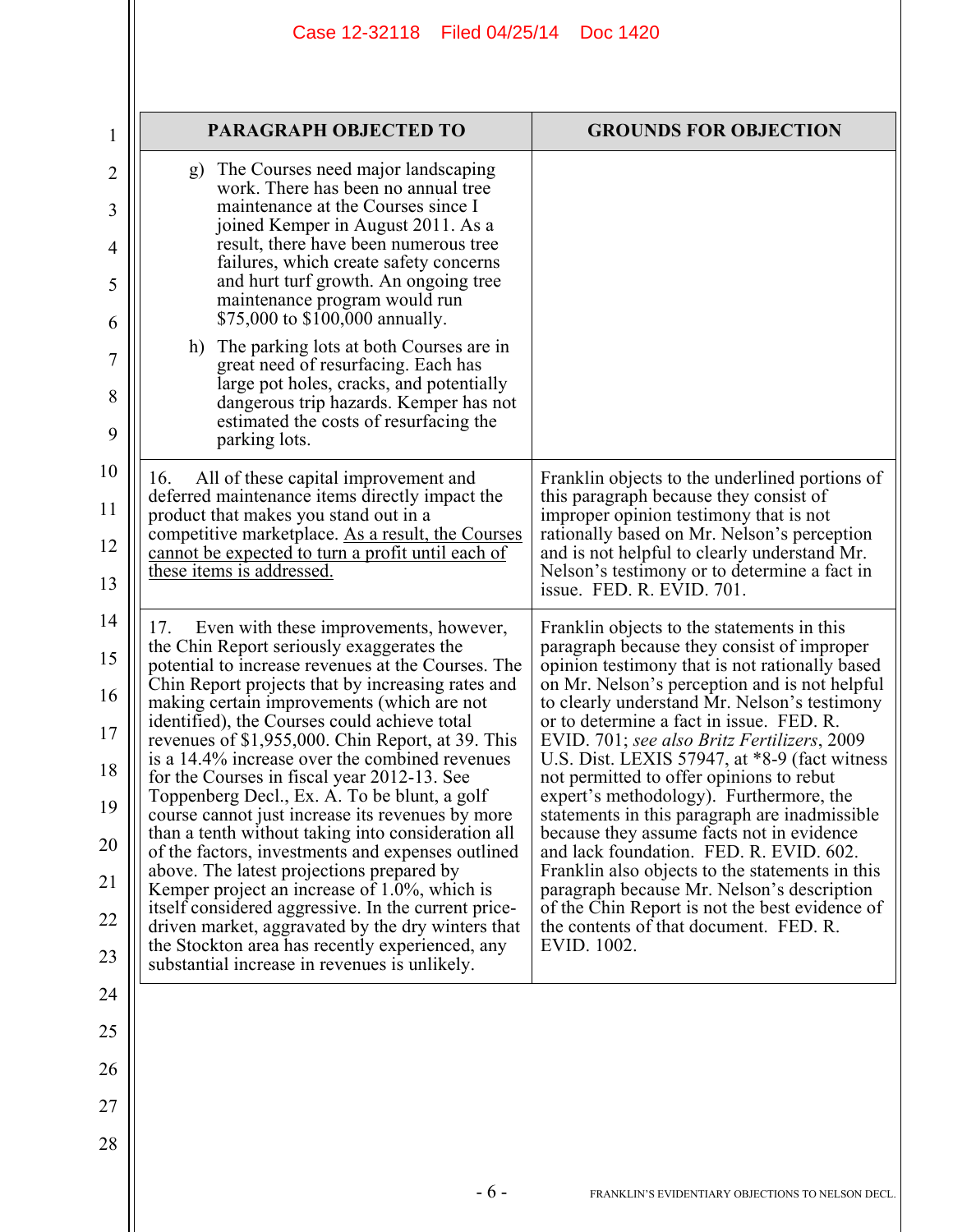| PARAGRAPH OBJECTED TO                                                                                                                                                                                                                                                                                                                                                                                                                                                                                                                                                                                                                                                                                                                                                                                                                      | <b>GROUNDS FOR OBJECTION</b>                                                                                                                                                                                                                                                                                                                                                                                                                                                                                                                                                                                                                                             |
|--------------------------------------------------------------------------------------------------------------------------------------------------------------------------------------------------------------------------------------------------------------------------------------------------------------------------------------------------------------------------------------------------------------------------------------------------------------------------------------------------------------------------------------------------------------------------------------------------------------------------------------------------------------------------------------------------------------------------------------------------------------------------------------------------------------------------------------------|--------------------------------------------------------------------------------------------------------------------------------------------------------------------------------------------------------------------------------------------------------------------------------------------------------------------------------------------------------------------------------------------------------------------------------------------------------------------------------------------------------------------------------------------------------------------------------------------------------------------------------------------------------------------------|
| Yet another flaw of the Chin Report is its<br>18.<br>purported comparison of the rates at the Courses<br>with the rates of local competitors. Chin Report,<br>at 38. The rates listed in the Chin report are<br>special discounted rates offered at the Courses<br>during off-peak seasons, while the rates listed for<br>local competitors are the competitors' full-price<br>rack rates. The resulting comparison is<br>essentially one of apples (the Courses' special<br>rates) to oranges (competitors' rack rates). Such a<br>comparison is improper and inaccurate.                                                                                                                                                                                                                                                                 | Franklin objects to the statements in this<br>paragraph because they consist of improper<br>opinion testimony that is not rationally based<br>on Mr. Nelson's perception and is not helpful<br>to clearly understand Mr. Nelson's testimony<br>or to determine a fact in issue. FED. R.<br>EVID. 701; see also Britz Fertilizers, 2009<br>U.S. Dist. LEXIS 57947, at $*8-9$ (fact witness<br>not permitted to offer opinions to rebut<br>expert's methodology). Franklin objects to<br>the statements in this paragraph because Mr.<br>Nelson's description of the Chin Report is not<br>the best evidence of the contents of that<br>document. FED. R. EVID. 1002.      |
| While the Chin Report pays lip service to<br>19.<br>the financial and physical condition of the<br>Courses, it essentially ignores these factors in<br>developing its valuation. In particular, the Chin<br>Report fails to account for the following critical<br>facts:<br>The Courses have lost money every<br>a)<br>year for nearly a decade.<br>b) The Courses cannot suddenly become<br>profitable by simply raising prices.<br>In order to even potentially return to<br>$\mathbf{c})$<br>positive margins, the Courses will first<br>require anywhere from \$6 million to \$8<br>million in capital improvements and<br>deferred maintenance.<br>Even with such improvements and<br>d)<br>maintenance, the Courses can expect<br>only modest revenue increases (and<br>probably not the more than 10%<br>increase that Chin claims) | Franklin objects to the statements in this<br>paragraph because they consist of improper<br>opinion testimony that is not rationally based<br>on Mr. Nelson's perception and is not helpful<br>to clearly understand Mr. Nelson's testimony<br>or to determine a fact in issue. FED. R.<br>EVID. 701; see also Britz Fertilizers, 2009<br>U.S. Dist. LEXIS 57947, at $*8-9$ (fact witness<br>not permitted to offer opinions to rebut<br>expert's methodology). Franklin objects to<br>the statements in this paragraph because Mr.<br>Nelson's description of the Chin Report is not<br>the best evidence of the contents of that<br>document. FED. R. EVID. 1002.      |
| 20.<br>Based on the Chin Report's refusal to<br>properly account for these considerations into its<br>valuation, the report vastly overestimates the<br>value of the Courses. Any reasonable valuation<br>would need to consider the price that a purchaser<br>would pay for golf courses that have perennially<br>operated at a deficit, would require millions of<br>dollars of investments to become profitable, and<br>would only be able to expect limited to moderate<br>profits years down the road. By choosing to<br>ignore these factors, I believe the Chin Report's<br>conclusions are fatally flawed.                                                                                                                                                                                                                         | Franklin objects to the statements in this<br>paragraph because they consist of improper<br>opinion testimony that is not rationally based<br>on Mr. Nelson's perception and is not helpful<br>to clearly understand Mr. Nelson's testimony<br>or to determine a fact in issue. FED. R.<br>EVID. 701; see also Britz Fertilizers, 2009<br>U.S. Dist. LEXIS 57947, at $*8-9$ (fact witness<br>not permitted to offer opinions to rebut<br>expert's methodology). Franklin also objects<br>to the statements in this paragraph because<br>Mr. Nelson's description of the Chin Report<br>is not the best evidence of the contents of that<br>document. FED. R. EVID. 1002. |